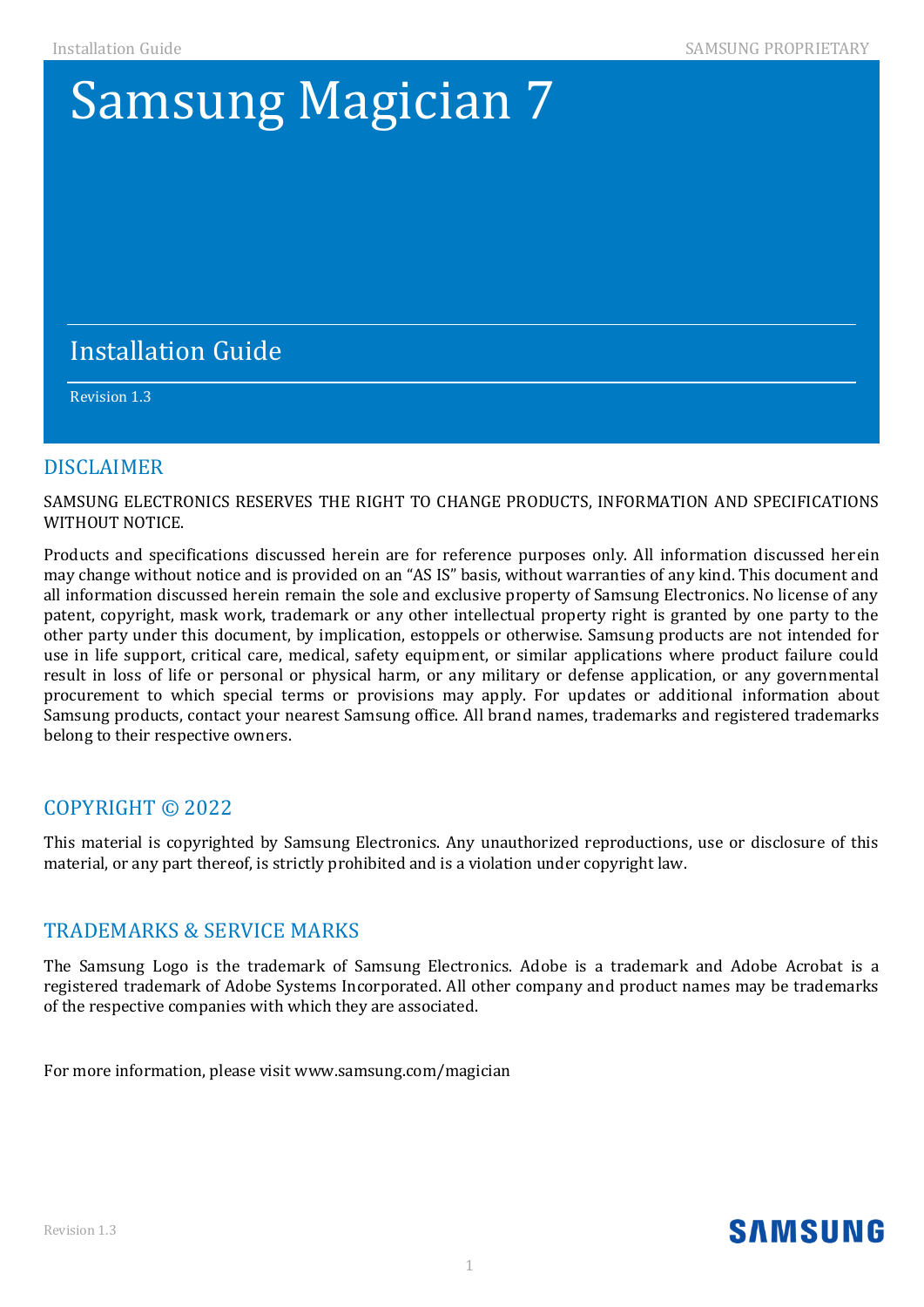# Revision History

| <b>Revision</b><br><b>Number</b> | Description                                       | <b>Revision Date</b> |
|----------------------------------|---------------------------------------------------|----------------------|
| 1.0                              | Initial Release                                   | Sep 2021             |
| 1.1                              | Bug fix, Security improvement                     | Dec 2021             |
| 1.2                              | New features included, User Instructions Improved | Mar 2022             |
| 1.3                              | Bug fix                                           | May 2022             |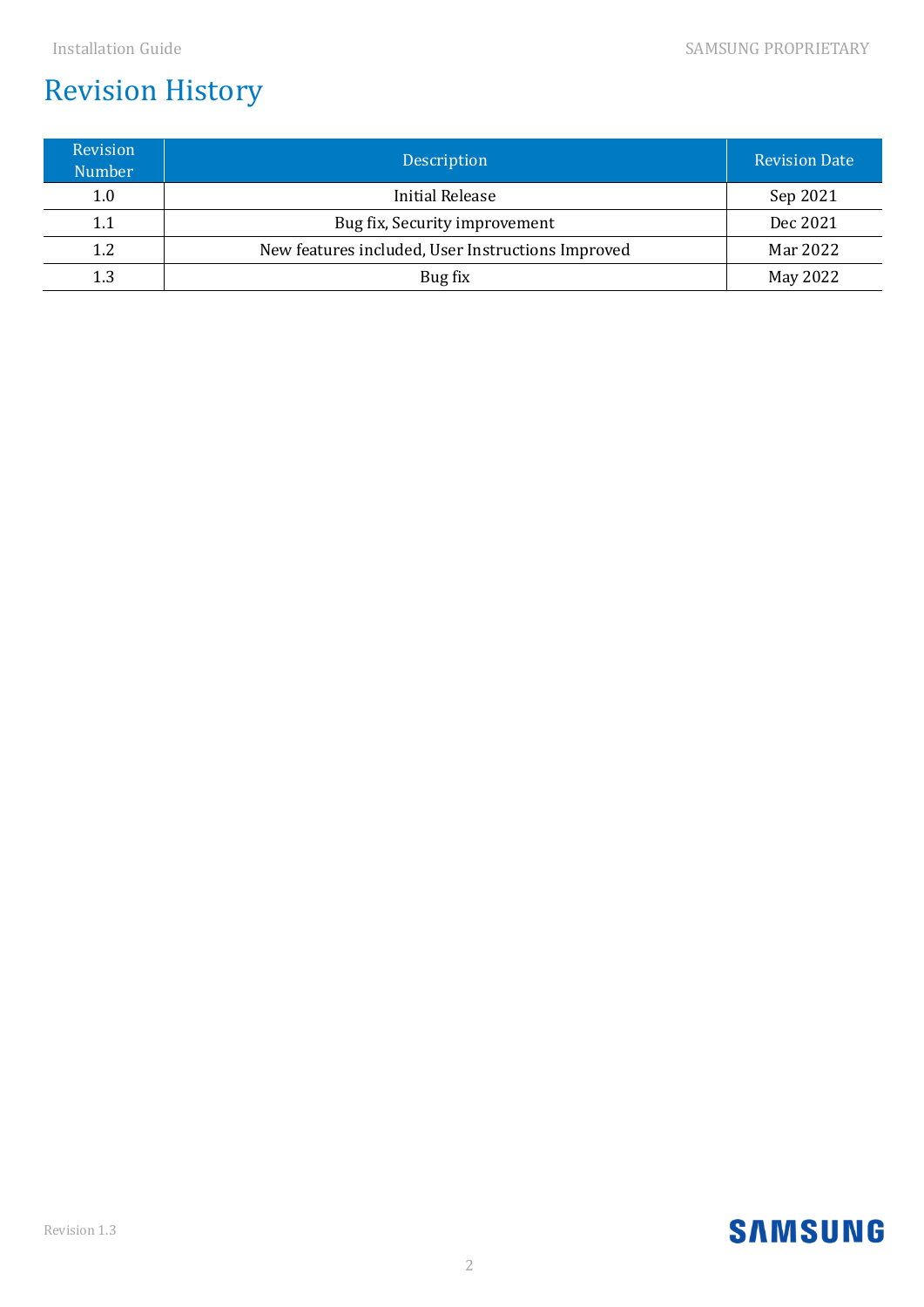# 1. Introduction

## New Samsung Magician 7

Experience the new user-friendly GUI of Samsung Magician. Try our new features and enhanced functions for better user experience. Samsung Magician provides an integrated convenient solution for SSD with advanced capabilities.

Samsung Magician software is developed and distributed exclusively for users of Samsung Solid Sate Drives (SSDs).

#### New Features

New Samsung Magician features a number of improvements over the previous versions.

- New features include:
	- Security Setting added for managing Samsung Portable SSD.
	- Help Center added for your convenience in using Samsung Magician.
	- Chatbot added for helping you with solving a question about Samsung Magician.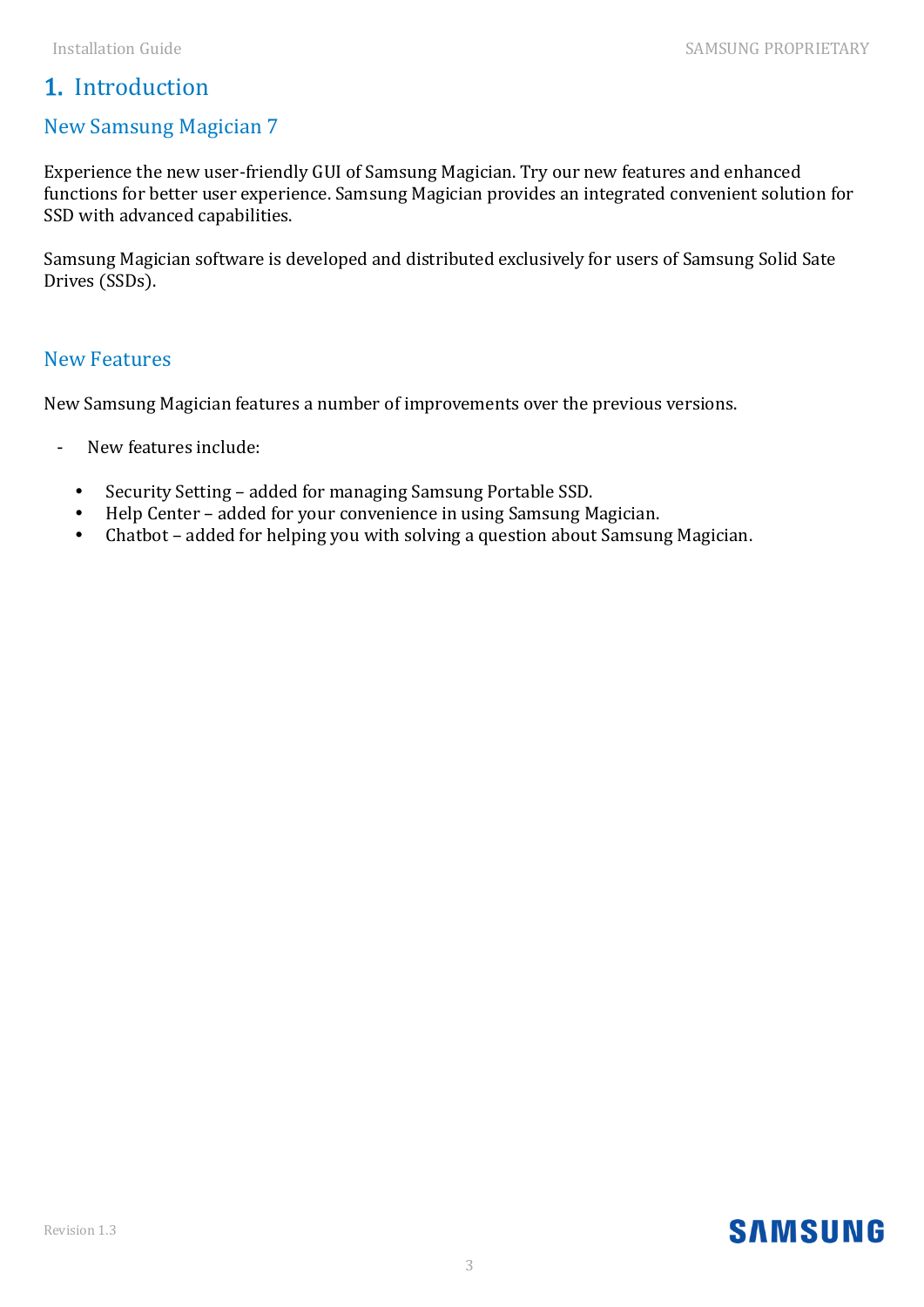#### Installation Guide SAMSUNG PROPRIETARY

# 2. Requirements and Support

# System Requirements

| Component                        | Requirements                                |  |  |  |
|----------------------------------|---------------------------------------------|--|--|--|
|                                  | Windows 7 (32/64bit)                        |  |  |  |
|                                  | Windows 8 & 8.1 (32/64bit)                  |  |  |  |
| <b>Operating System</b>          | Windows 10 (32/64bit)                       |  |  |  |
|                                  | Windows 11 (32/64bit)                       |  |  |  |
| Disk Capacity                    | Minimum 400MB available for installation    |  |  |  |
| <b>Supported Partition Types</b> | MBR, GPT                                    |  |  |  |
|                                  | English, Korean, Spanish, German, Japanese, |  |  |  |
| Supported Languages              | Chinese(Simplified), French, Italian,       |  |  |  |
|                                  | Portuguese, Russian                         |  |  |  |
|                                  | The following Samsung SSDs are supported*:  |  |  |  |
|                                  | Samsung SSD 980 PRO with Heatsink(M.2)      |  |  |  |
|                                  | Samsung SSD 980 (M.2)                       |  |  |  |
|                                  | Samsung SSD 980 PRO (M.2)                   |  |  |  |
|                                  | Samsung SSD 970 PRO (M.2)                   |  |  |  |
|                                  | Samsung SSD 970 EVO (M.2)                   |  |  |  |
|                                  | Samsung SSD 970 EVO Plus (M.2)              |  |  |  |
|                                  | Samsung SSD 960 PRO (M.2)                   |  |  |  |
|                                  | Samsung SSD 960 EVO (M.2)                   |  |  |  |
|                                  | Samsung SSD 950 PRO (M.2)                   |  |  |  |
|                                  | Samsung SSD 870 QVO                         |  |  |  |
|                                  | Samsung SSD 870 EVO                         |  |  |  |
| SSD                              | Samsung SSD 860 PRO                         |  |  |  |
|                                  | Samsung SSD 860 EVO (2.5", mSATA, M.2)      |  |  |  |
|                                  | Samsung SSD 860 QVO                         |  |  |  |
|                                  | Samsung SSD 850 PRO                         |  |  |  |
|                                  | Samsung SSD 850                             |  |  |  |
|                                  | Samsung SSD 850 EVO (2.5", mSATA, M.2)      |  |  |  |
|                                  | Samsung SSD 840 PRO                         |  |  |  |
|                                  | Samsung SSD 840 EVO (2.5", mSATA)           |  |  |  |
|                                  | Samsung SSD 840 Series                      |  |  |  |
|                                  | Samsung SSD 830 Series                      |  |  |  |
|                                  | Samsung SSD 750 EVO                         |  |  |  |
|                                  | <b>Samsung Portable SSD Series</b>          |  |  |  |
|                                  |                                             |  |  |  |

# Supported Features by model

There are some limitations that exist depending on the type of storage and model.

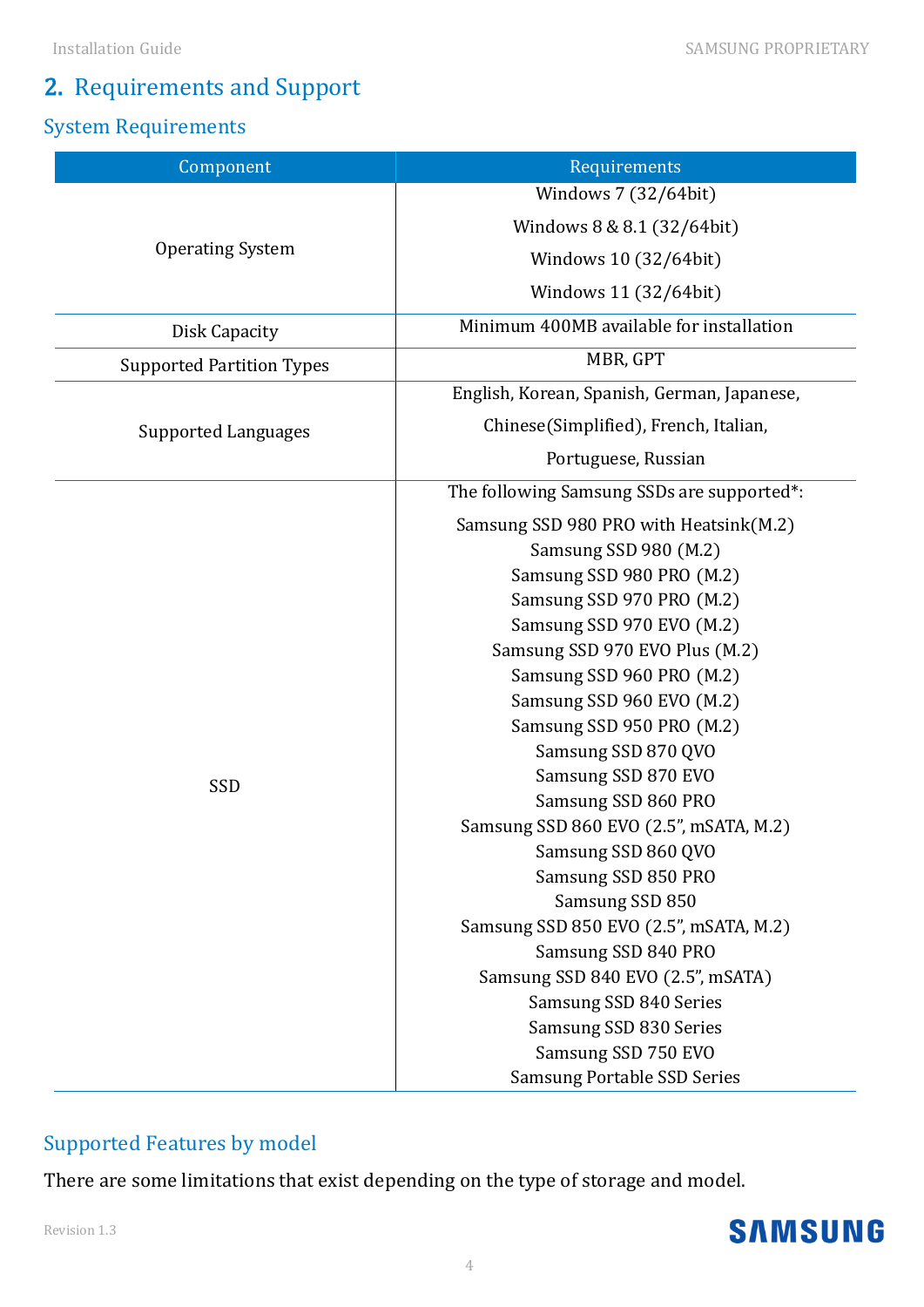|                             |                       | Features     |                                         |              |                                               |                        |                       |                     |                          |                        |                            |
|-----------------------------|-----------------------|--------------|-----------------------------------------|--------------|-----------------------------------------------|------------------------|-----------------------|---------------------|--------------------------|------------------------|----------------------------|
| Model                       | <b>Drive</b><br>Info. | <b>SMART</b> | Perfor<br>mance<br><b>Bench</b><br>mark | <b>RAPID</b> | Perfor<br>mance<br>Optimi<br>zation<br>(TRIM) | Diagno<br>stic<br>Scan | <b>PSID</b><br>Revert | Encrypte<br>d Drive | Over<br>provisio<br>ning | Secure<br><b>Erase</b> | Security<br><b>Setting</b> |
| <b>840 PRO</b>              | $\sqrt{}$             | $\sqrt{ }$   | $\sqrt{ }$                              | $\sqrt{ }$   |                                               |                        |                       |                     | $\sqrt{ }$               | $\sqrt{ }$             |                            |
| 840                         | $\sqrt{}$             | $\sqrt{}$    | $\sqrt{ }$                              |              | $\sqrt{}$                                     |                        |                       |                     | $\sqrt{ }$               | $\sqrt{ }$             |                            |
| <b>840 EVO</b>              | $\sqrt{ }$            | $\sqrt{ }$   | $\sqrt{ }$                              | $\sqrt{ }$   | $\sqrt{}$                                     |                        |                       | $\sqrt{ }$          | $\sqrt{}$                | $\sqrt{ }$             |                            |
| <b>750 EVO</b>              | $\sqrt{ }$            | $\sqrt{ }$   | $\sqrt{ }$                              | $\sqrt{ }$   | $\sqrt{}$                                     |                        |                       | $\sqrt{ }$          | $\sqrt{}$                | $\sqrt{ }$             |                            |
| <b>850 PRO</b>              | $\sqrt{ }$            | $\sqrt{ }$   | $\sqrt{}$                               | $\sqrt{ }$   | $\sqrt{ }$                                    |                        |                       | $\sqrt{ }$          | $\sqrt{}$                | $\sqrt{ }$             |                            |
| <b>850 EVO</b>              | $\sqrt{ }$            | $\sqrt{}$    | $\sqrt{}$                               | $\sqrt{ }$   | $\sqrt{ }$                                    |                        |                       | $\sqrt{}$           | $\sqrt{}$                | $\sqrt{ }$             |                            |
| 950 PRO                     | $\sqrt{ }$            | $\sqrt{}$    | $\sqrt{}$                               |              | $\sqrt{ }$                                    |                        |                       | $\sqrt{}$           | $\sqrt{ }$               | $\sqrt{}$              |                            |
| <b>960 PRO</b>              | $\sqrt{ }$            | $\sqrt{}$    | $\sqrt{ }$                              |              | $\sqrt{ }$                                    |                        |                       | $\sqrt{ }$          | $\sqrt{ }$               | $\sqrt{}$              |                            |
| <b>960 EVO</b>              | $\sqrt{}$             | $\sqrt{}$    | $\sqrt{ }$                              |              | $\sqrt{}$                                     |                        |                       | $\sqrt{ }$          | $\sqrt{}$                | $\sqrt{ }$             |                            |
| 850                         | $\sqrt{}$             | $\sqrt{}$    | $\sqrt{ }$                              | $\sqrt{ }$   | $\sqrt{}$                                     |                        |                       | $\sqrt{ }$          | $\sqrt{}$                | $\sqrt{ }$             |                            |
| <b>860 PRO</b>              | $\sqrt{ }$            | $\sqrt{}$    | $\sqrt{ }$                              | $\sqrt{}$    | $\sqrt{}$                                     | $\sqrt{ }$             | $\sqrt{ }$            | $\sqrt{ }$          | $\sqrt{}$                | $\sqrt{ }$             |                            |
| <b>860 EVO</b>              | $\sqrt{}$             | $\sqrt{ }$   | $\sqrt{ }$                              | $\sqrt{ }$   | $\sqrt{}$                                     | $\sqrt{ }$             | $\sqrt{ }$            | $\sqrt{ }$          | $\sqrt{}$                | $\sqrt{ }$             |                            |
| 970 PRO                     | $\sqrt{ }$            | $\sqrt{ }$   | $\sqrt{ }$                              |              | $\sqrt{ }$                                    |                        |                       | $\sqrt{ }$          | $\sqrt{ }$               | $\sqrt{ }$             |                            |
| 970 EVO                     | $\sqrt{}$             | $\sqrt{}$    | $\sqrt{ }$                              |              | $\sqrt{ }$                                    |                        |                       | $\sqrt{ }$          | $\sqrt{}$                | $\sqrt{}$              |                            |
| 860 QVO                     | $\sqrt{ }$            | $\sqrt{}$    | $\sqrt{ }$                              | $\sqrt{ }$   | $\sqrt{ }$                                    | $\sqrt{ }$             | $\sqrt{}$             | $\sqrt{}$           | $\sqrt{ }$               | $\sqrt{ }$             |                            |
| 970 EVO<br>Plus             | $\sqrt{}$             | $\sqrt{}$    | $\sqrt{ }$                              |              | $\sqrt{ }$                                    | $\sqrt{ }$             | $\sqrt{}$             | $\sqrt{}$           | $\sqrt{ }$               | $\sqrt{ }$             |                            |
| <b>870 EVO</b>              | $\sqrt{ }$            | $\sqrt{}$    | $\sqrt{ }$                              | $\sqrt{ }$   | $\sqrt{}$                                     | $\sqrt{ }$             | $\sqrt{ }$            | $\sqrt{ }$          | $\sqrt{ }$               | $\sqrt{ }$             |                            |
| 870 QVO                     | $\sqrt{ }$            | $\sqrt{}$    | $\sqrt{}$                               | $\sqrt{ }$   | $\sqrt{ }$                                    | $\sqrt{ }$             | $\sqrt{ }$            | $\sqrt{ }$          | $\sqrt{ }$               | $\sqrt{}$              |                            |
| 980                         | $\sqrt{}$             | $\sqrt{ }$   | $\sqrt{ }$                              |              | $\sqrt{}$                                     | $\sqrt{ }$             | $\sqrt{ }$            | $\sqrt{ }$          | $\sqrt{ }$               | $\sqrt{ }$             |                            |
| 980 PRO                     | $\sqrt{}$             | $\sqrt{ }$   | $\sqrt{}$                               |              | $\sqrt{}$                                     | $\sqrt{ }$             | $\sqrt{ }$            | $\sqrt{}$           | $\sqrt{ }$               | $\sqrt{}$              |                            |
| 980 PRO<br>with<br>Heatsink | $\sqrt{}$             | $\sqrt{ }$   | $\sqrt{ }$                              |              | $\sqrt{ }$                                    | $\sqrt{ }$             | $\sqrt{ }$            | $\sqrt{ }$          | $\sqrt{ }$               | $\sqrt{ }$             |                            |
| Samsung<br>PSSD T1          | $\sqrt{}$             | $\sqrt{}$    |                                         |              |                                               |                        |                       |                     |                          |                        | $\sqrt{ }$                 |
| Samsung<br>PSSD T3          | $\sqrt{ }$            | $\sqrt{}$    |                                         |              |                                               |                        |                       |                     |                          |                        | $\sqrt{ }$                 |
| Samsung<br>PSSD T5          | $\sqrt{ }$            | $\sqrt{}$    |                                         |              |                                               |                        |                       |                     |                          |                        | $\sqrt{ }$                 |
| Samsung<br>PSSD T7          | $\sqrt{ }$            | $\sqrt{}$    | $\sqrt{}$                               |              | $\sqrt{}$                                     |                        | $\sqrt{}$             |                     |                          |                        | $\sqrt{ }$                 |
| Samsung<br>PSSD T7          | $\sqrt{ }$            | $\sqrt{}$    | $\sqrt{}$                               |              | $\sqrt{ }$                                    |                        | $\sqrt{}$             |                     |                          |                        | $\sqrt{ }$                 |

#### Revision 1.3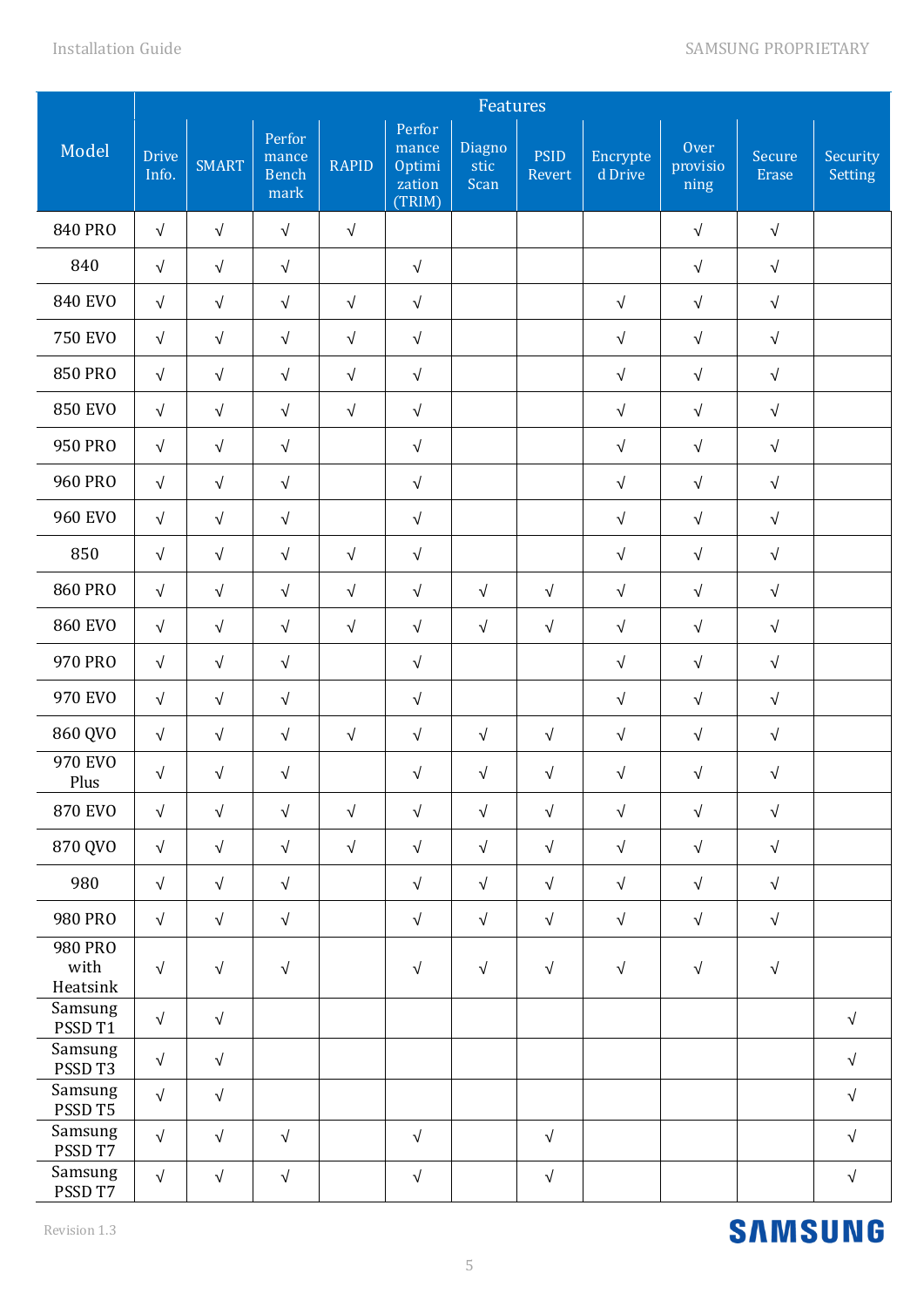| Touch                        |            |  |  |  |  |  |
|------------------------------|------------|--|--|--|--|--|
| Samsung<br>PSSD T7<br>Shield | N          |  |  |  |  |  |
| Samsung<br>PSSD X5           | $\sqrt{ }$ |  |  |  |  |  |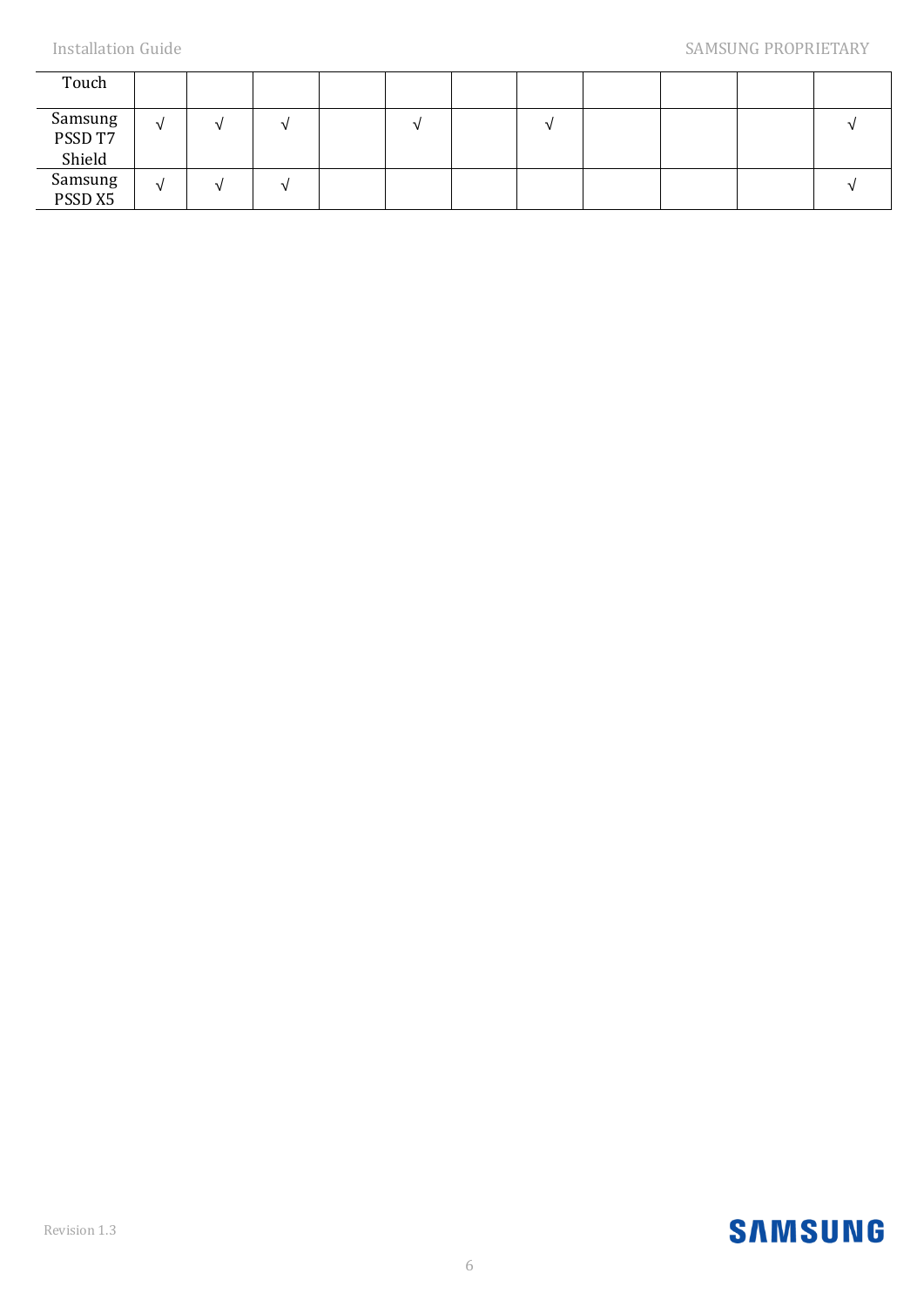# RAPID mode Requirements

| Component               | Requirements                            |  |  |  |
|-------------------------|-----------------------------------------|--|--|--|
|                         | Windows 7 (32/64bit)                    |  |  |  |
|                         | Windows 8 & 8.1 (32/64bit)              |  |  |  |
| <b>Operating System</b> | Windows 10 (32/64bit)                   |  |  |  |
|                         | Windows 11 (32/64bit)                   |  |  |  |
|                         | Samsung SSD 870 EVO                     |  |  |  |
|                         | Samsung SSD 870 QVO                     |  |  |  |
|                         | Samsung SSD 860 PRO                     |  |  |  |
|                         | Samsung SSD 860 EVO (2.5", mSATA, M.2)  |  |  |  |
|                         | Samsung SSD 860 QVO                     |  |  |  |
| SSD                     | Samsung SSD 850 PRO                     |  |  |  |
|                         | Samsung SSD 850 EVO (2.5", mSATA, M.2), |  |  |  |
|                         | Samsung SSD 850                         |  |  |  |
|                         | Samsung SSD 840 PRO                     |  |  |  |
|                         | Samsung SSD 840 EVO (2.5", mSATA),      |  |  |  |
|                         | Samsung SSD 750 EVO                     |  |  |  |
| Processor               | 1GHz or faster                          |  |  |  |
| System memory(DRAM)     | 2GB RAM or more                         |  |  |  |
| Free Disk Space         | Minimum 50MB                            |  |  |  |
| File System             | <b>NTFS</b>                             |  |  |  |

# Driver Support

# 1) SATA

| Chipset | <b>Driver</b> | Supported                |
|---------|---------------|--------------------------|
| Intel   | Microsoft     | Yes                      |
|         | Intel         | Yes                      |
|         | Microsoft     | Yes                      |
| AMD     | AMD           | Yes (With Latest Driver) |
|         | <b>NVIDIA</b> | Yes                      |

# 2) NVMe

| <b>Driver</b> | Supported |
|---------------|-----------|
| Samsung       | Yes       |
| Microsoft     | Yes       |

#### Revision 1.3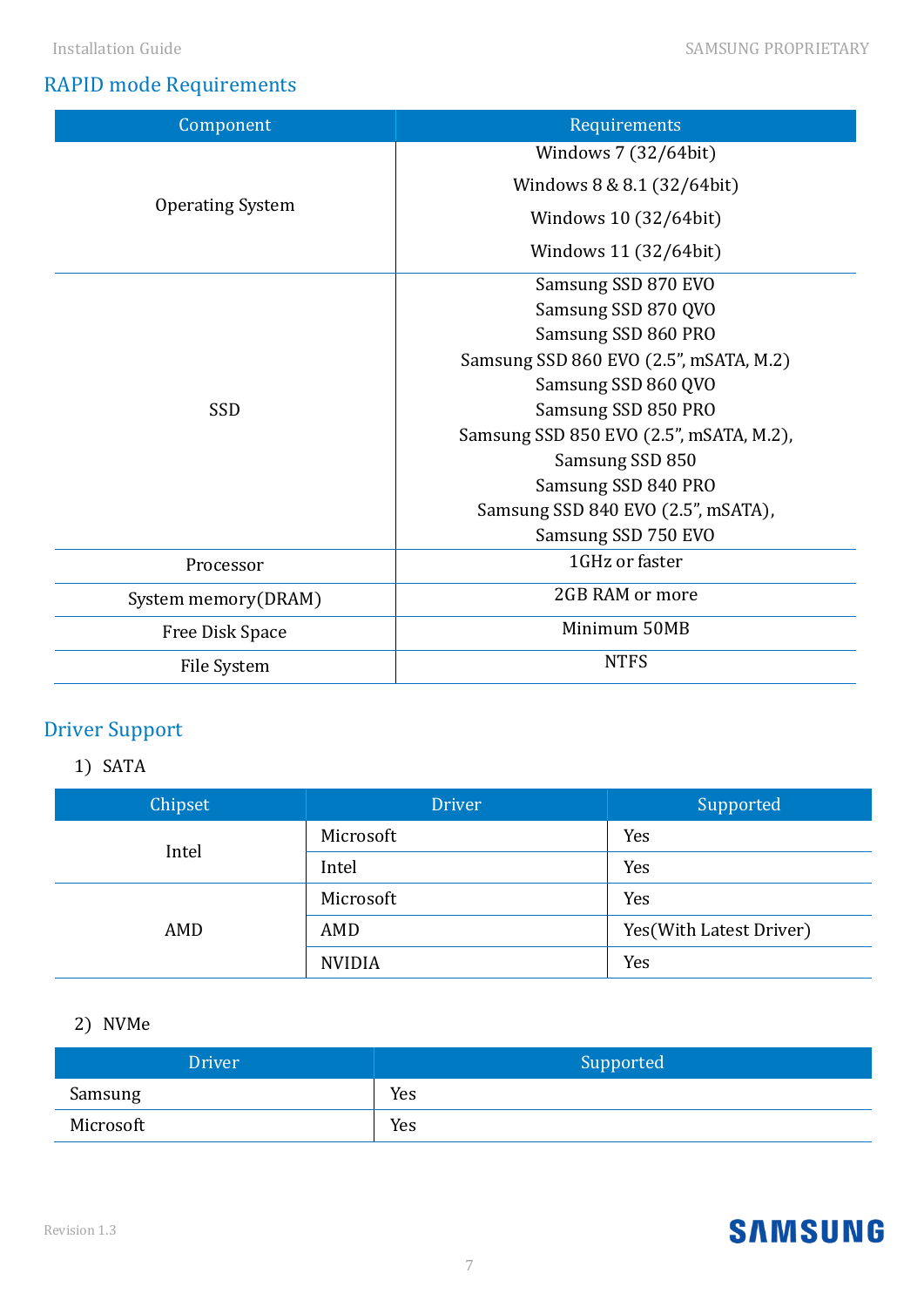- 1) Samsung Magician does not require internet connection to run. However, the internet connection is required to get updates for the latest Firmware, Feature modules or application and to authenticate the SSDs.
- 2) If you delete some files of New Samsung Magician without internet connection, some features like certification or configuration may not work properly and cause limitations in use of New Samsung Magician.
- 3) The SSD should not be disconnected from the system while FW Update, Benchmarking, Secure Erase, Over Provisioning, Data Security, PSID Revert, Diagnostic scan, Performance Optimization or RAPID features are in progress. Doing so could result in data corruption.
- 4) All parallel operations should be terminated before executing Diagnostic scan, Performance Optimization or Benchmarking features.
- 5) Data corruption may result if the user terminates the Magician application abnormally while Benchmarking, FW Update, Secure Erase, Diagnostic scan, Over Provisioning, Data Security, PSID Revert or RAPID features are in progress.
- 6) There is always the risk of data loss when updating SSD firmware. It is imperative that the user back up any important data before performing a firmware update.
- 7) If there are some system issues for Magician to perform functions, System Compatibility in Information tab will provide guide to fix the issues.
- 8) If Samsung Magician is under a proxy network environment, it may not provide the full functionality such as firmware update.
- 9) In order for Samsung Magician to function properly, the time of the PC needs to be correctly set.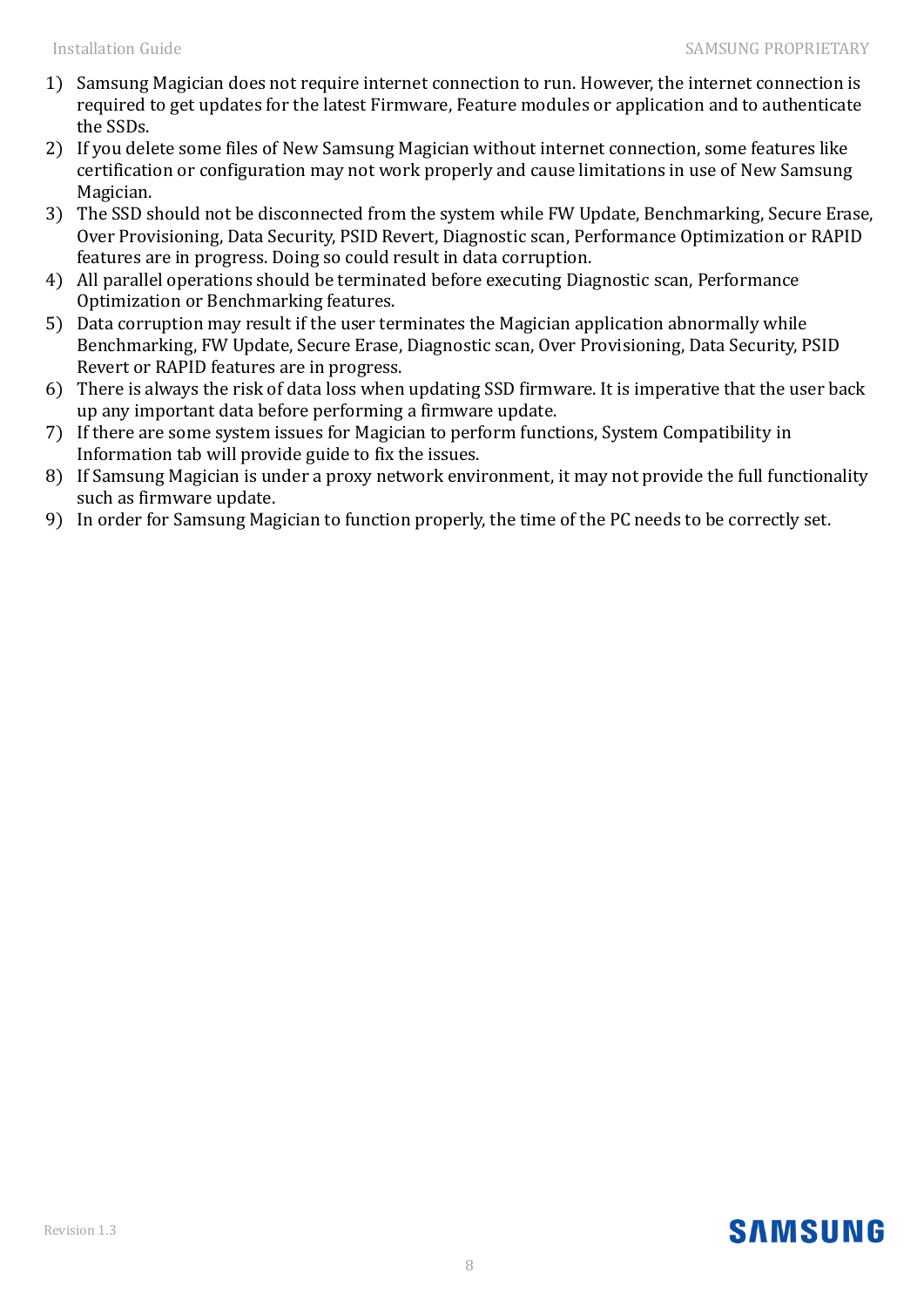# 3. General Limitations

# **Overall**

- 1) Magician does not work with SSDs connected via the SCSI controller interface.
- 2) Only MBR and GPT partition types are supported. Magician may not work with other partition types.
- 3) Magician shows only volumes mounted with letter.
- 4) Magician will not work on SSDs that are locked with a user password.
- 5) The user may need to manually refresh for Magician to accurately reflect all connected/removed disks.
- 6) RAID on mode in SATA configuration is not supported by Samsung Magician and USB bootable solution.
- 7) If you are using any custom storage driver, then Magician may not work properly. Please always use the latest storage driver or Microsoft driver.
- 8) In Windows 7, the Samsung NVMe Driver is required for Magician to fully support Samsung's NVMe device.
- 9) In Windows 7, the GUI of the Samsung Magician application may not seem normal intermittently.
- 10) In the case of the function where the progress time is displayed Performance benchmark, Diagnostic scan, and Performance optimization, changing the system time during the function execution may cause the elapsed time to not appear normally.
- 11) Magician is signed using SHA-2 to provide a safer service. Windows updates or patches may be required to use Magician in Windows 7.
- 12)Depending on the resolution or ratio setting of your display, bottom and right side of Samsung Magician may be out of screen.
- 13) For the performance benchmark record that was performed in the previous version of Magician 7.0, some values may be marked as Unknown.
- 14) Magician might have compatibility issues with a certain IRST Driver.
- 15)When RAPID is activated, Restore point warning message is only available in English.
- 16) If Magician gets connected to or disconnected from the PSSD while performing some feature, Magician may not work properly.
- 17) If you try changing the name of security enabled PSSD T1 / T3, the name won't be changed without additional guidance when the wrong password is entered.
- 18) For Windows 8.1, update is required in order of KB2919442, KB2919355, and KB2999226.
- 19) For Windows 8.1 with update, KB2999226 update is required.
- 20) Magician icon may appear unchanged until the icon is updated by the system.
- 21) It may take up to a few seconds for to installer to start.
- 22) It may take time to move from one screen to the next screen in installer.
- 23) In rare cases Magician may appear hang. In this case, please restart your PC.
- 24) In certain environments anti-virus processes may cause unusually slow start up of Magician Program.

# Performance Benchmark

- 1) Benchmarking may not work with some removable storage devices.
- 2) Performance Benchmark may get timed-out on ASMedia controllers if the driver does not handle multi thread operations (IOs)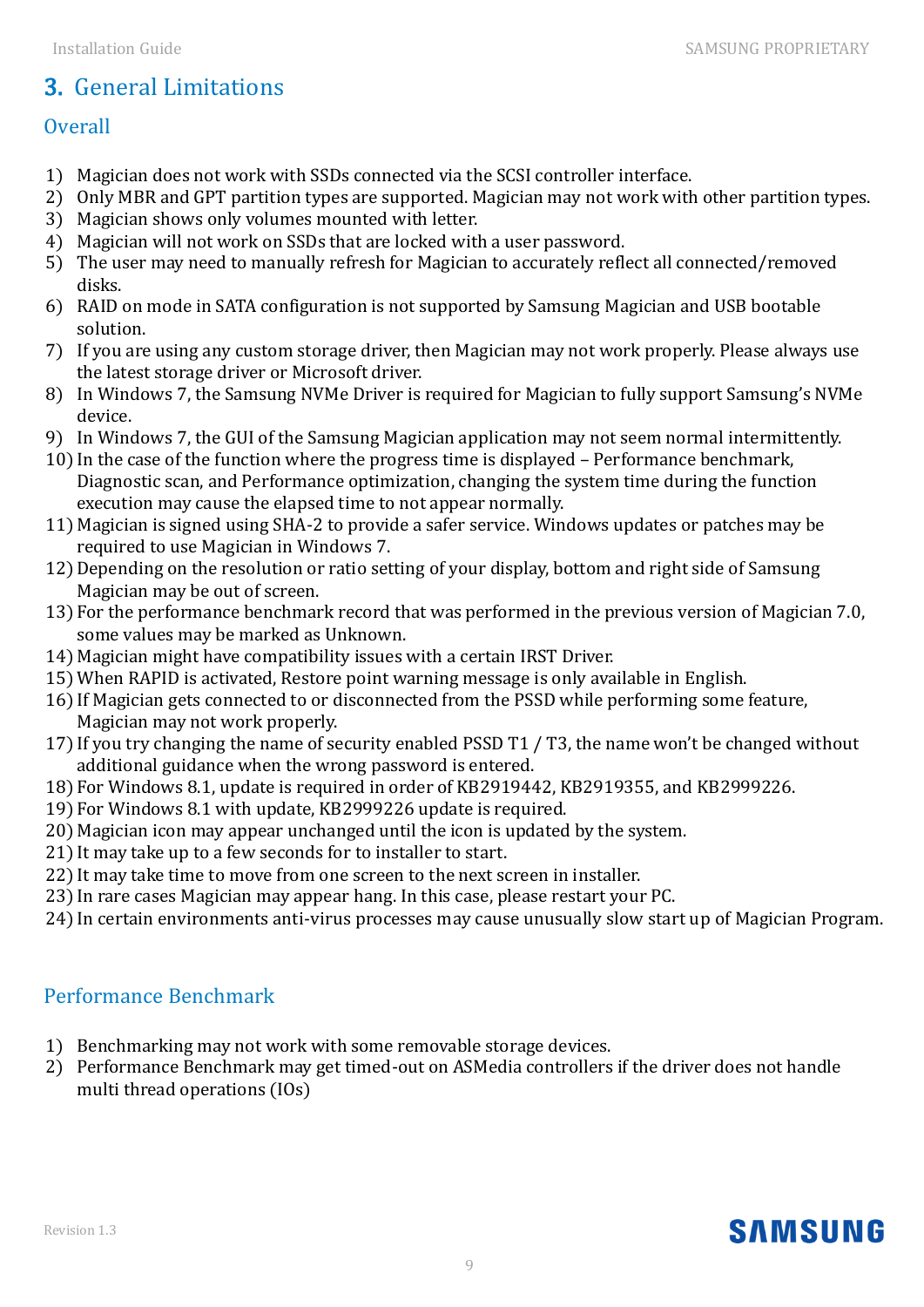# Performance Optimization

- 1) Performance Optimization supports only the NTFS file system.
- 2) Magician does not support TRIM operation for Standard Performance Optimization on Windows 8 and above, as they support native TRIM.

## Diagnostic Scan

- 1) Short scan supports only the NTFS file system.
- 2) If the device is locked, both short scan and full scan are not supported.
- 3) When performing Short scan, secure sufficient space of 5GB or more.
- 4) Samsung NVMe driver v3.3 is required to use SMART Self-test in 970 EVO Plus. In case of 980, 980 PRO, 980 PRO with Heatsink NVMe driver is not required for it.

## PSID Revert

- 1) SSD supporting PSID Revert is 860 EVO 860 EVO M.2, 860 EVO MSATA, 860 PRO, 860 QVO, 970 EVO Plus, 870 QVO, 870 EVO, 980, 980 PRO, 980 PRO with Heatsink, PSSD T7, PSSD T7 Touch, PSSD T7 Shield.
- 2) The PSID Revert function can release the encrypted drive using the PSID of the label. After performing PSID Revert, all data on the drive is deleted.

## Secure Erase & Linux Bootable Solution

- 1) While making a bootable solution for Secure Erase, please make sure the Device Manager window is closed.
- 2) In some of the PCs, Bootable Solution may not work properly as expected because of compatibility issue.
- 3) The Bootable solution is not compatible with pure SCSI or SATA NVIDIA/LSI/AMD chipset drivers.
- 4) AHCI or ATA mode must be enabled in the BIOS during PC boot up.
- 5) The Bootable solution may hang if the SSD is removed on PCs that do not support the hot plug feature (e.g. ICH5/6 chipsets).
- 6) The Bootable solution will not work with devices attached via SATA 6Gbps (SATA III) operating in IDE mode.
- 7) Secure Erase may not work on systems where SECURITY FREEZE LOCK is issued by the BIOS.
- 8) Secure Erase may have compatibility issue with some of integrated graphics card or some of discrete graphics card.

## Encrypted Drive

- 1) Class 0, TCG Opal and Encrypted Drive cannot be enabled simultaneously. Only one mode can be enabled at a time and all other modes must be disabled.
- 2) Security mode (Class 0, TCG/Opal or Encrypted Drive) must be disabled (unlocked) before removing and installing onto another PC.

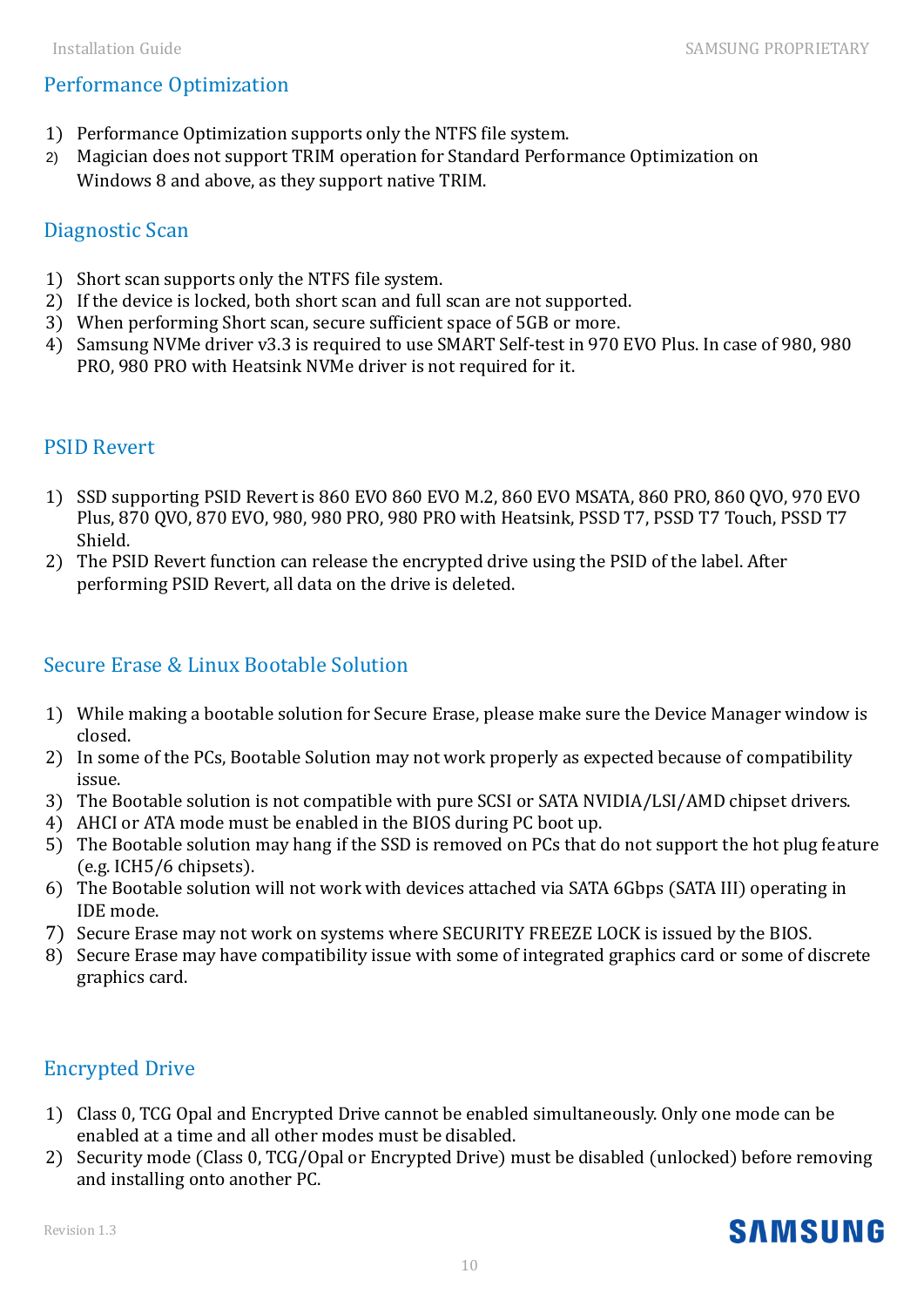# Over Provisioning

- 1) Over Provisioning only supports NTFS and raw (Unformatted) partitions.
- 2) Over Provisioning does not support dynamic disks or disks that require 'Chkdsk' operation.
- 3) Magician cannot guarantee that Over Provisioning scans disk's partition layout properly, if partition information had been changed during scanning.
- 4) Over Provisioning may fail, even though enough free space is available, if your system suffers from cluster misalignment.
- 5) If user cannot span or shrink volume size through disk management of OS administration tool, it is possible not to work dynamic over-provisioning properly.
- 6) Windows 'Disk Partition Service' and 'Virtual disk Service' should not be disabled in order to perform Over Provisioning.
- 7) Over Provisioning can only be performed on the last accessible partition (NTFS or raw)
- 8) If a device with more than 4TB applied to the MBR partition is used, the function may not operate normally.

# Security Setting

- 1) Finding my password is unavailable on Samsung Magician.
- 2) Up to four fingerprints can be registered on Samsung Magician.

# Firmware Update

- 1) PC will be shut down automatically after firmware update (Magician counts down 20 seconds before shutdown).
- 2) Firmware Update may fail on Samsung brand SSDs connected to AMD Controller. Please retry using default SATA AHCI controller (Microsoft drivers).

## **Settings**

- 1) When booting the PC, users can decide whether to auto run Samsung Magician. If auto run is turned off, updates cannot be received in real time.
- 2) The device scan proceeds immediately after the language is changed.
- 3) Scaling size varies depending on the resolution.

# 4. RAPID mode Limitations

- 1) RAPID mode accelerates only one SSD even though user has several Samsung SSDs (870 QVO, 870 EVO, 860 QVO, 860 EVO, 860 PRO, 850 PRO, 850 EVO, 850, 750 EVO, 840 EVO, and 840 PRO regardless of form factor).
- 2) If there are two identical SSDs connected, RAPID mode may accelerate the incorrect SSD.
- 3) RAID Mode sets is not supported as an accelerated drive.
- 4) After uninstalling RAPID mode, if the system is restored to a prior state in which RAPID mode was installed, RAPID mode will be started in a disabled state.
- 5) NVIDIA Storage controller is not supported.

Revision 1.3

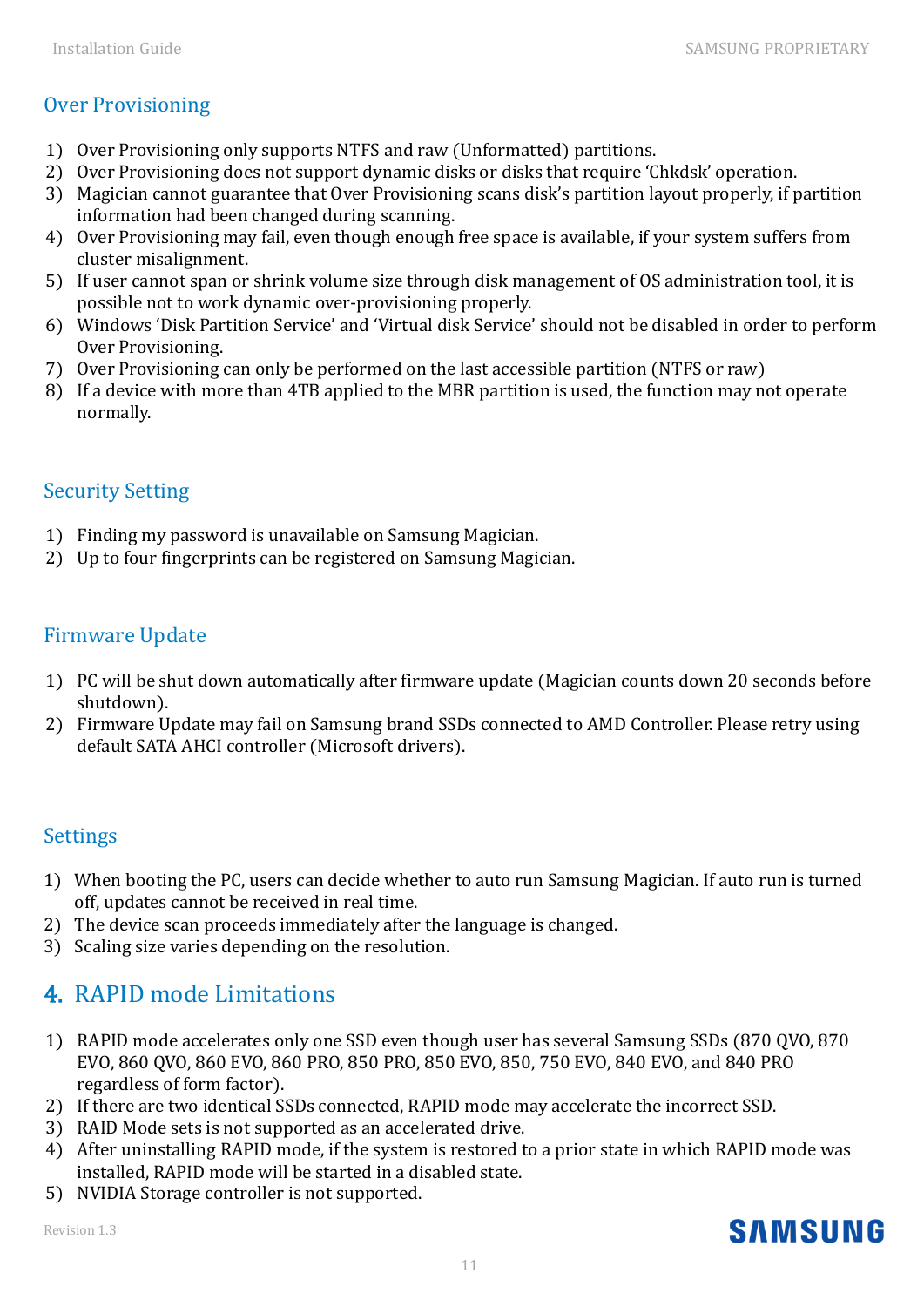- 6) During RAPID mode Enable/Disable operation: Do not disconnect the target SSD, Do not kill the application.
- 7) If fast startup is enabled on windows 8, 8.1 and 10 machines, RAPID mode enable/disable requires system restart. Shutdown followed by turning-on the power will not activate RAPID mode enable/disable. By default fast startup is enabled.
- 8) Flush command of operating system and/or application may cause variation in performance when RAPID mode is enabled.
- 9) Sometimes on AMD PC with AMD and ASMedia storage controllers it was found that the IOs takes a longer time to complete. In such cases if Rapid was enabled, it may get automatically disabled due to such IO errors. It may display "Rapid is in inactive state". User has to reboot the PC to enable the Rapid back.
- 10) If multiple iterations of Read and Write are performed, RAPID mode may become inactive due to system internal errors on some of the AMD / ASMedia Controller or Driver.
- 11)RAPID mode can't be guaranteed on the target SSD with non-NTFS file system.
- 12)If user deletes some files on RAPID folder, RAPID may not be uninstalled properly.
- 13) If the msiexec.exe is either unstable or corrupted, RAPID mode enable fails with the error message "The Windows Installer service failed to start. Start the Windows Installer service manually, upgrade the Windows Installer service, and check if the last updated or installed program in Windows was successful. If the problem persists, contact the A/S center."

The issue can be fixed by:

- Unregister and reregister Windows Installer service / MSI service.
	- On the Start menu, click Run.
	- In the Open box, type "msiexec /unreg". And then press ENTER.
	- On the Start menu, click Run
	- In the Open box, type "msiexec /regserver". And then press ENTER.
	- Try enabling RAPID mode again.

If RAPID mode does not enable, follow the steps below.

- Updating Windows Installer
	- If your Windows Installer is not the latest version, corrupted or msiexec is missing, please install the latest version of Windows Installer, then try enabling RAPID mode again.
- If none of the above procedures work, we recommend reinstalling Windows.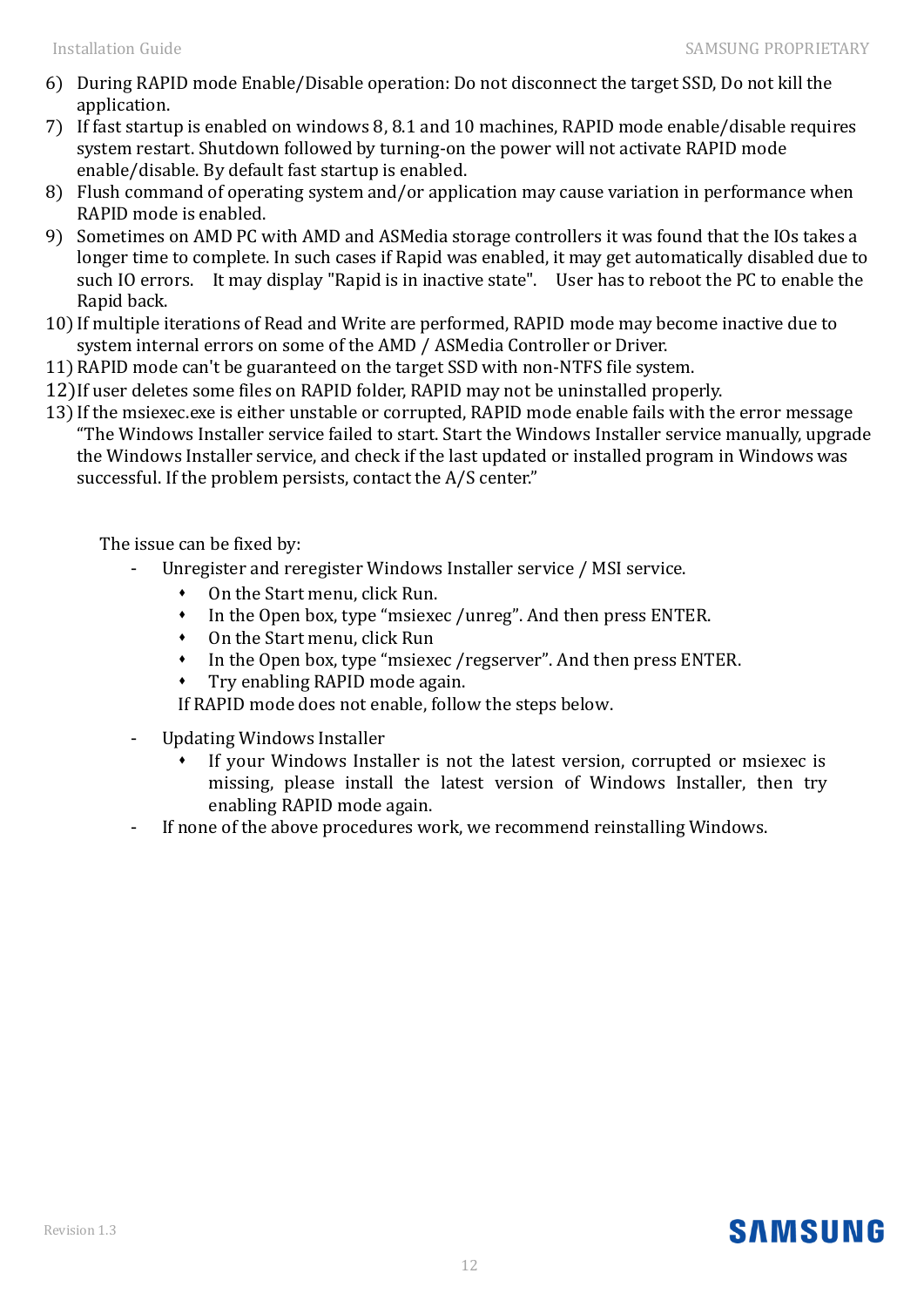# Operational Check of RAPID mode

RAPID mode starts its operation 45 seconds after OS booting. Please make sure the increased size of nonpaged pool using "task manager → performance → memory tab" to ensure it is fully operational.

| 吗                                                 | <b>Task Manager</b>                          | ▭<br>$\boldsymbol{\mathsf{x}}$                           |
|---------------------------------------------------|----------------------------------------------|----------------------------------------------------------|
| File<br>Options<br>View                           |                                              |                                                          |
| Performance<br><b>Processes</b><br>App history    | Start-up<br>Users Details<br><b>Services</b> |                                                          |
| <b>CPU</b><br>100% 3.70 GHz                       | Memory                                       | 8.0 GB                                                   |
| Memory<br>1.1/7.9 GB (14%)                        | Memory usage                                 | 7.9 GB                                                   |
| Disk $0($ D: $)$<br>0%                            |                                              |                                                          |
| Disk $1(C)$<br>0%                                 | Paused<br>Memory composition                 | o                                                        |
| Ethernet<br>S: 0 R: 0 Kbps                        |                                              |                                                          |
|                                                   | Available<br>In use<br>Speed:                | 2133 MHz                                                 |
|                                                   | $1.1$ GB<br>6.8 GB                           | Slots used:<br>$2$ of $4$<br>Form factor:<br><b>DIMM</b> |
|                                                   | Committed<br>Cached                          | Hardware reserved: 63.6 MB                               |
|                                                   | 315 MB<br>0.9/9.2 GB                         |                                                          |
|                                                   | Paged pool Non-paged pool<br>178 MB 46.5 MB  |                                                          |
| Fewer details (N) Open Resource Monitor<br>$\sim$ |                                              |                                                          |

#### \* Before RAPID mode enabling

## \* After RAPID mode enabling

| 偄           |                                           |                                                         | <b>Task Manager</b> |                           |                                                                     | ▫<br>×                                |
|-------------|-------------------------------------------|---------------------------------------------------------|---------------------|---------------------------|---------------------------------------------------------------------|---------------------------------------|
| <b>Eile</b> | Options View                              |                                                         |                     |                           |                                                                     |                                       |
| Processes   |                                           | Performance App history Start-up Users Details Services |                     |                           |                                                                     |                                       |
|             | CPU<br>100% 3.73 GHz                      | Memory<br>Memory usage                                  |                     |                           |                                                                     | 8.0 GB<br>7.9 GB                      |
|             | Memory<br>2.5/7.9 GB (32%)                |                                                         |                     |                           |                                                                     |                                       |
|             | Disk $0($ D: $)$<br>0%                    |                                                         |                     |                           |                                                                     |                                       |
|             | Disk $1(C)$<br>0%                         | Paused<br><b>Memory composition</b>                     |                     |                           |                                                                     |                                       |
|             | <b>Fthernet</b><br>S: 0 R: 0 Kbps         |                                                         |                     |                           |                                                                     |                                       |
|             |                                           | In use<br>2.5 GB 5.4 GB<br>Committed<br>2.4/9.2 GB      | Available           | Cached<br>297 MB          | Speed:<br>Slots used:<br>Form factor:<br>Hardware reserved: 63.6 MB | 2133 MHz<br>$2$ of $4$<br><b>DIMM</b> |
|             |                                           | 179 MB 1.4 GB                                           |                     | Paged pool Non-paged pool |                                                                     |                                       |
| $\sim$      | Fewer details   (N) Open Resource Monitor |                                                         |                     |                           |                                                                     |                                       |